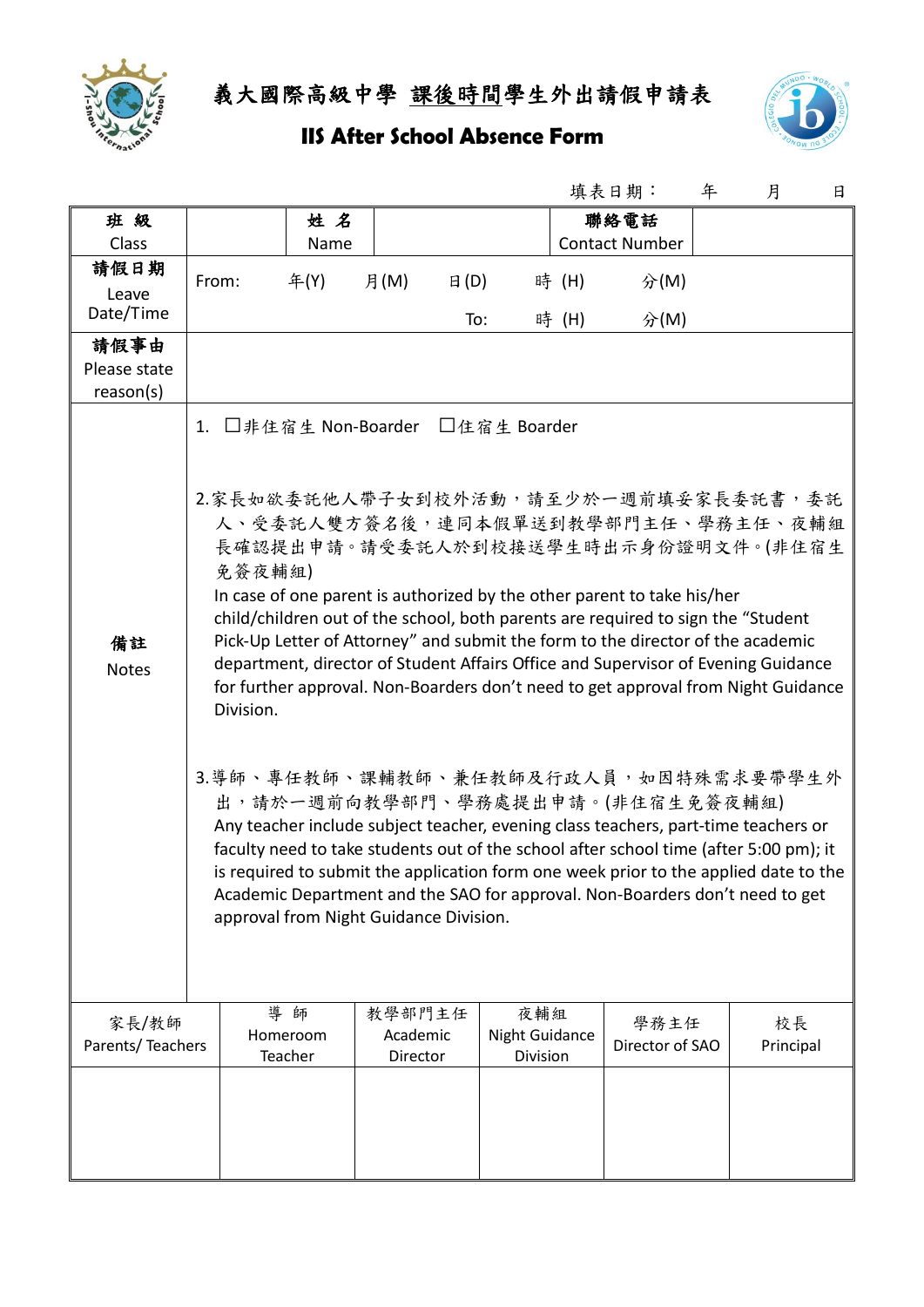

義大國際高級中學 學生接送委託書



|          | 往學校陪同子女外出,特委託___________________(稱受委託人)於__               |      |  |
|----------|----------------------------------------------------------|------|--|
|          | ____________________________(期間)_________時_________分(時間) |      |  |
|          | 代為陪同本人子女外出並接送往返。如有不實情事,願自負法律責任。                          |      |  |
| 此致       |                                                          |      |  |
| 義大國際高級中學 |                                                          |      |  |
|          | 委託人姓名:_________________________________(簽名)              |      |  |
|          |                                                          |      |  |
|          |                                                          |      |  |
|          |                                                          |      |  |
|          | 受委託人姓名________________________                           | (簽名) |  |
|          |                                                          |      |  |
|          |                                                          |      |  |
|          |                                                          |      |  |
|          | 備註:一、請受委託人於到校接送學生時出示身份證明文件。                              |      |  |
|          | 二、本委託書請於委託一週前交至學生事務處。                                    |      |  |
|          |                                                          |      |  |